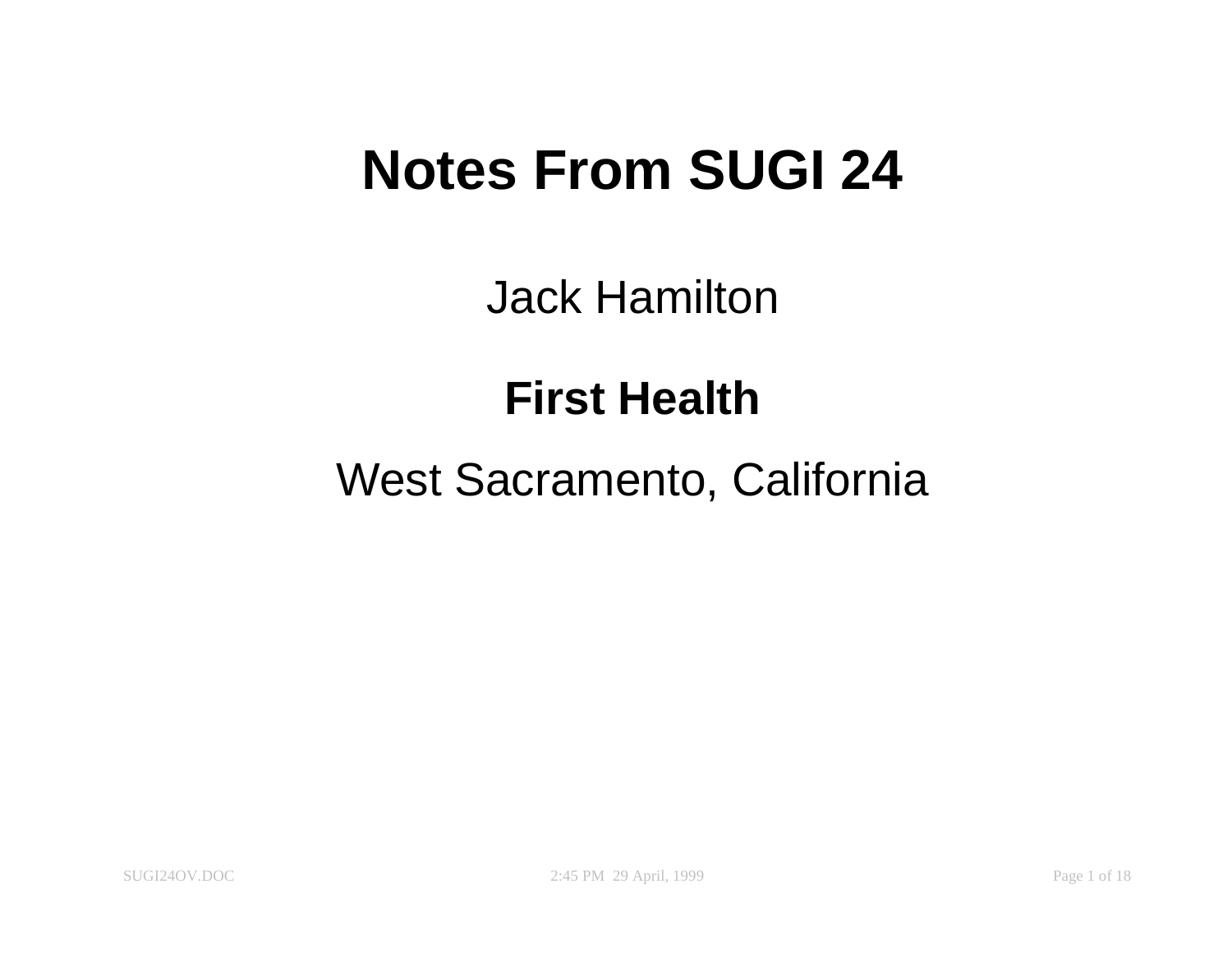## **No News: Good News?**

**The main news is that there's not much new of general interest and utility.**

- **Version 8 was announced. It will be out by the end of the year, but it's mostly incremental improvements, not major changes**
- **A few new GUI development products were announced**
- **SAS Institute appears to be repositioning itself as <sup>a</sup> consulting company**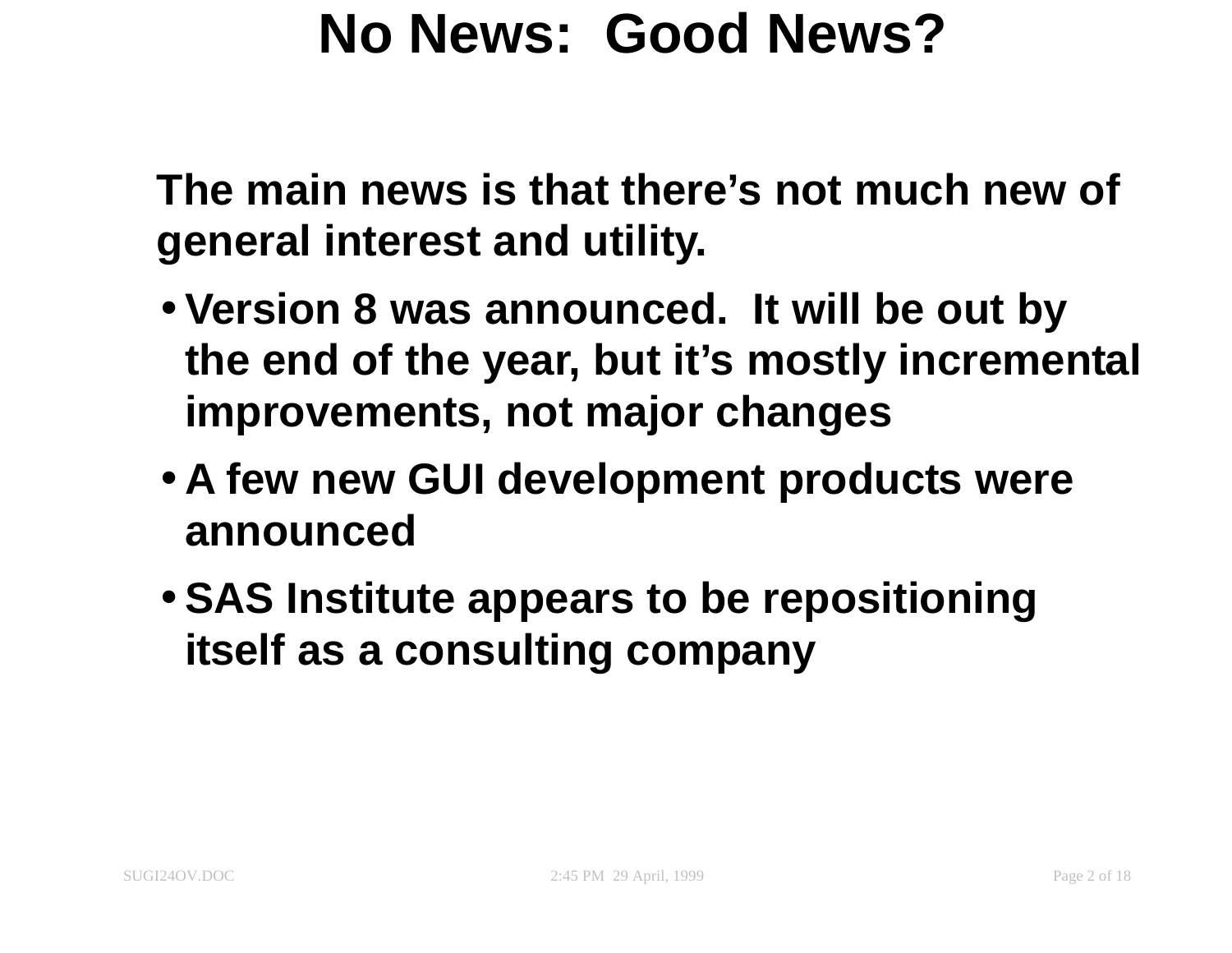## **SAS Institute Repositioning**

**SAS Institute is repositioning itself as <sup>a</sup> "knowledge company".**

- **The old way was for SAS users to provide the subject knowledge and programming skills, and SAS Institute to provide software.**
- **The new way is for SAS Institute to provide the expertise, methods, and software. Customers provide the money.**
- **The change is apparent in some new products, and may be one reason for the new SAS Software Certification program.**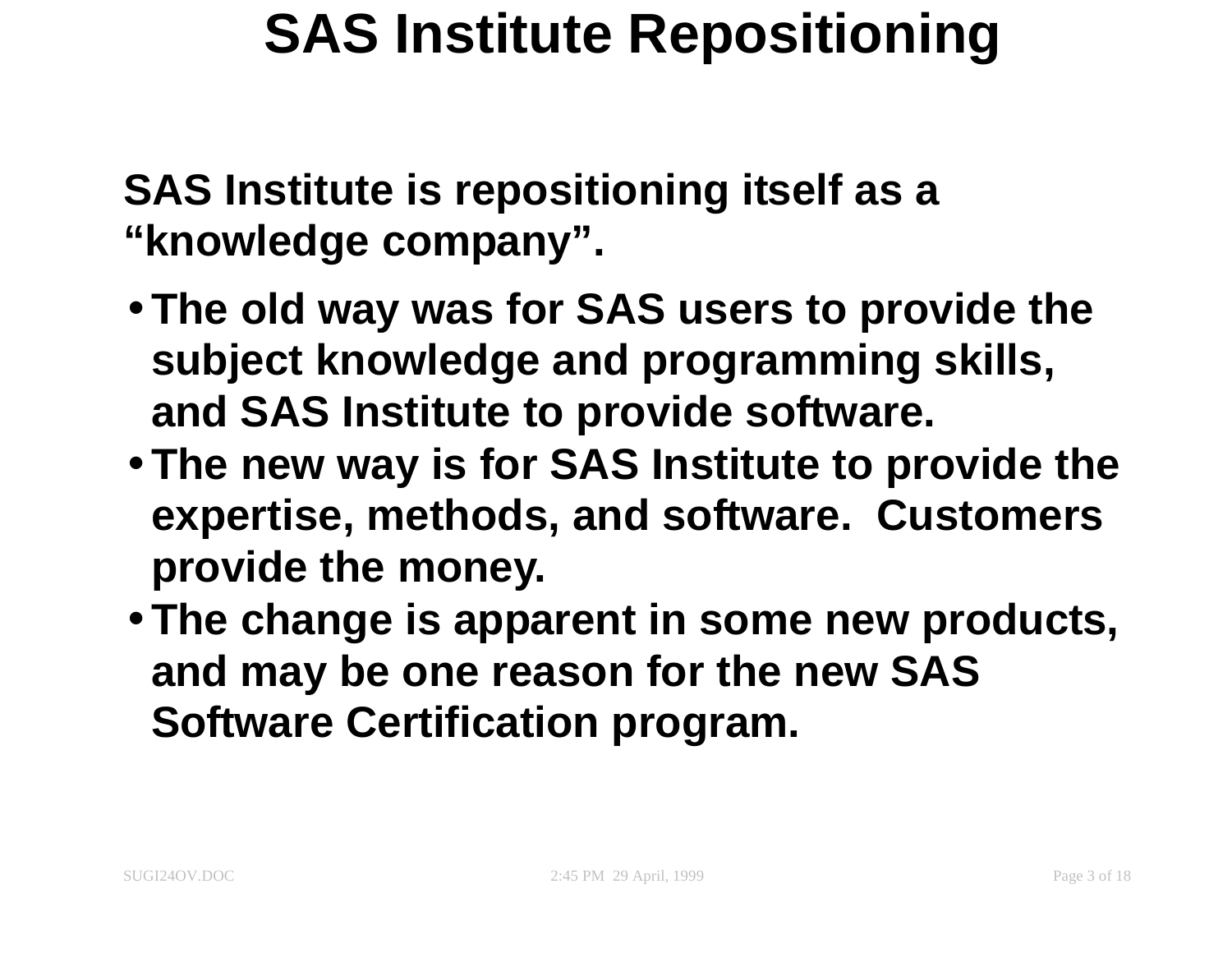## **New Buzzwords**

**The Balanced Scorecard**

- **A new approach to evaluating <sup>a</sup> company's progress.**
- **Less emphasis on costs, more emphasis on opportunities**
- **"Just doing things right isn't enough – you have to do the right things."**
- **Seems heavily dependent on subject matter expertise, and will put SAS Institute into competition with big consulting firms**
- **SAS/Intrnet, SAS/EIS, and Enterprise Miner are good tools for the job.**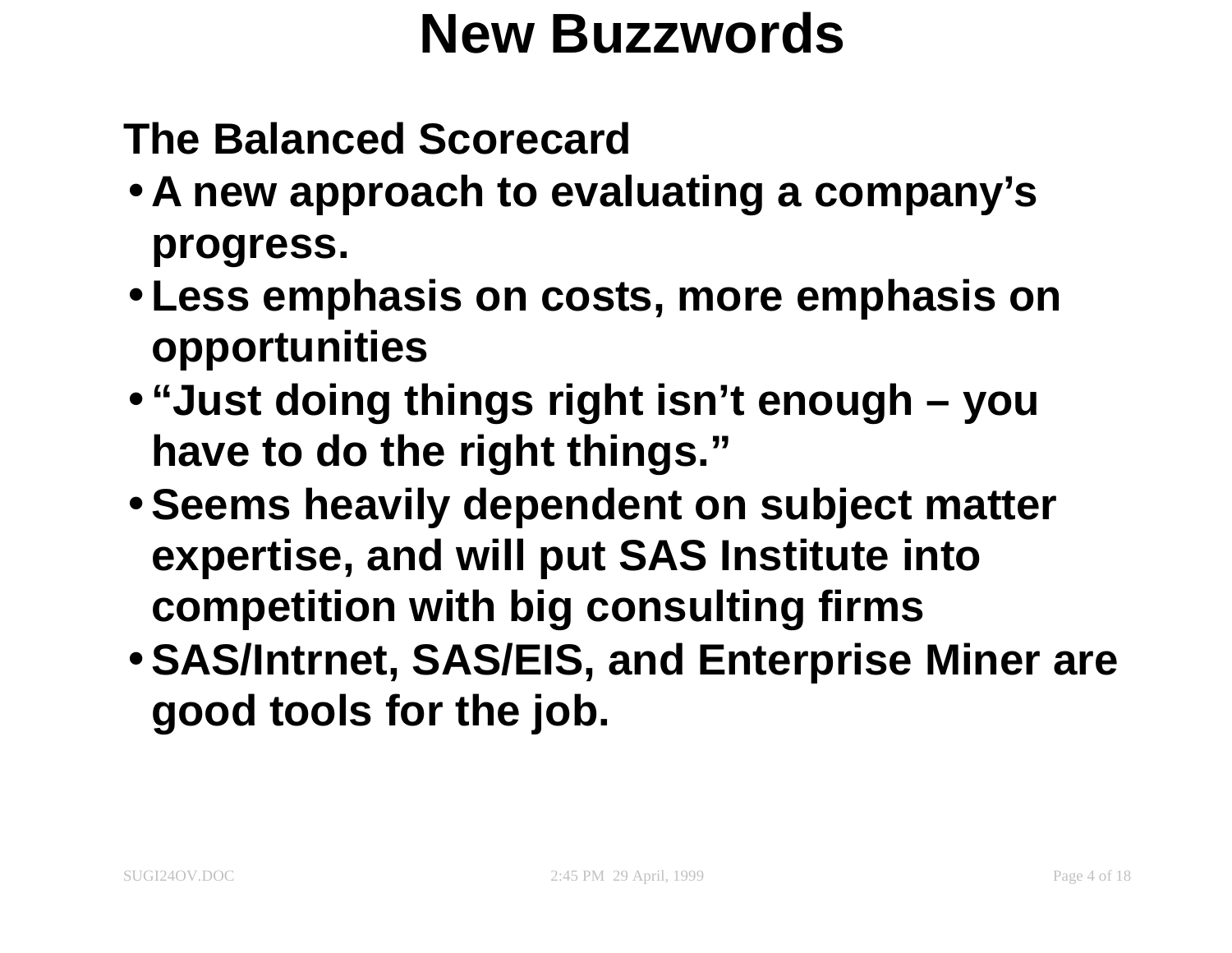## **New Buzzwords**

**Customer Relationship Management**

- **"In CRM, the focus is on retaining customers and sell them new (cross-selling) and more profitable (up-selling) products."**
- **Requires <sup>a</sup> lot of information and analysis of that information.**
- **I'm not sure how SAS Institute plans to do it. It was never clearly explained, so it must be marketing.**
- **Enterprise Miner seems to be one of the major products that will be used for this**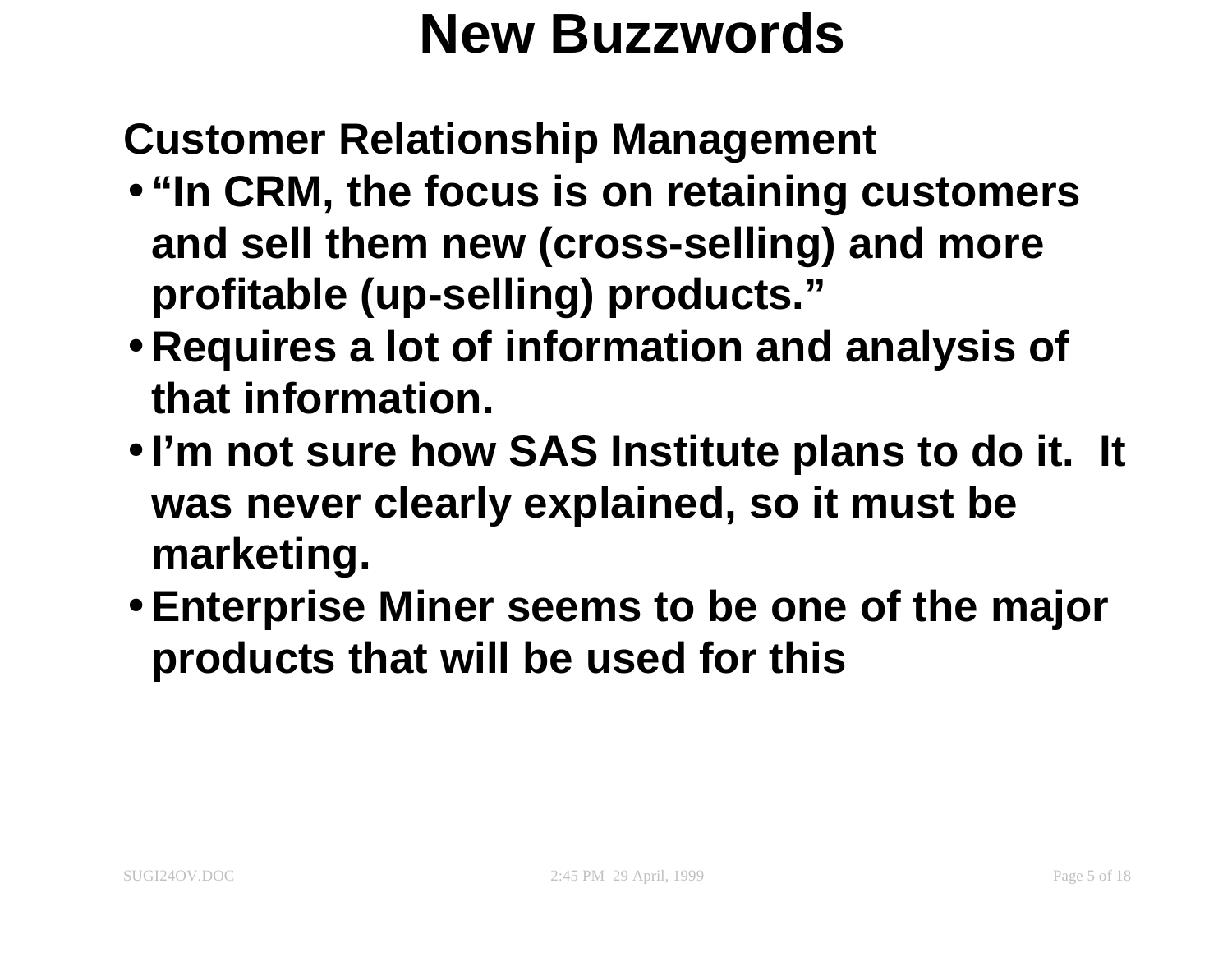## **New Buzzwords**

**Collaborative Business Intelligence**

- **"… combines the number-based information generated by the business intelligence process with the text-based materials that describe that information, resulting in the capture and re-use of corporate knowledge."**
- **Quite heavily buzzworded ("contextual information environments"?), but the idea is <sup>a</sup> good one.**
- **Useful for any organization, not just large corporations**
- **New "publish and subscribe" features.**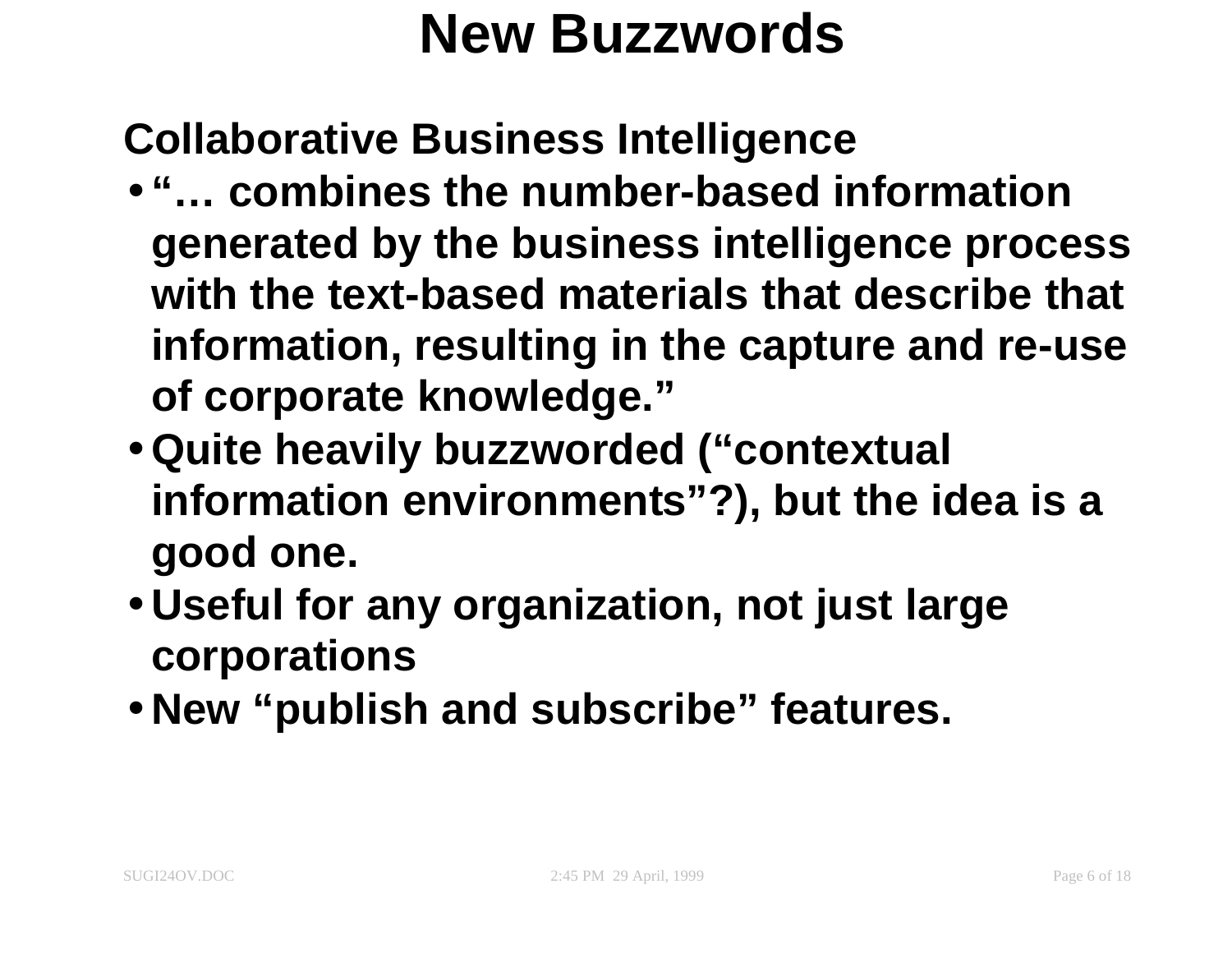# **Enterprise Miner**

**SAS Institute's data mining tool**

- **Some new algorithms (including one written by the richest man in North Carolina) enable it to handle more data more quickly.**
- **Interesting demonstration of research being done at UNC on genes and Alzheimer's Disease involving huge amounts of data.**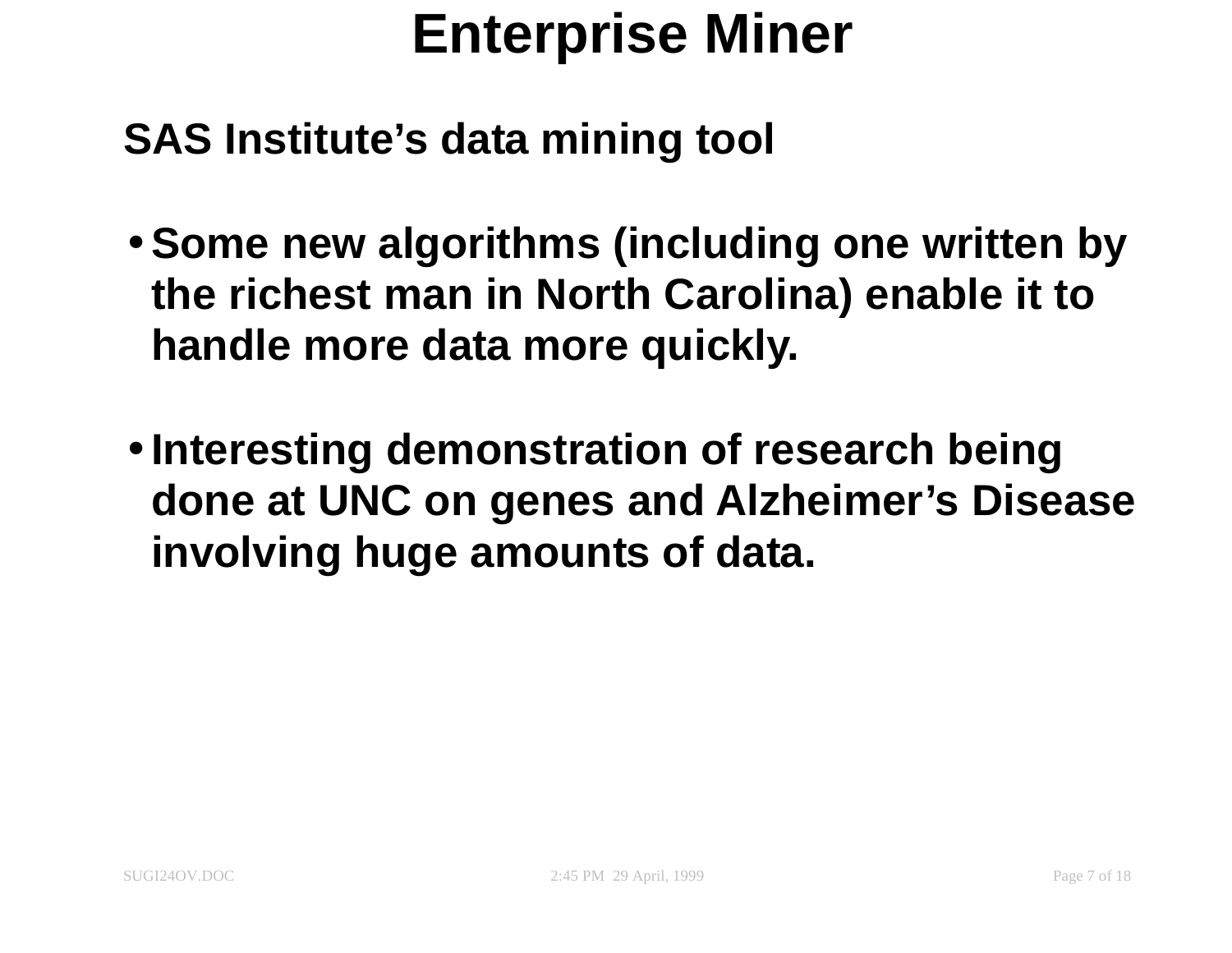# **Version 8 for Windows**

**Internet Explorer no longer required**

#### **Enhanced Editor**

- **Context-sensitive**
- **Code sections**
- **Simple text autocompletion**
- **Can have several windows open at once**
- **Simple "macro" facility**
- **Doesn't have all the features of the Program Editor**
- **Also in Enterprise Guide**
- **Not supported on other platforms**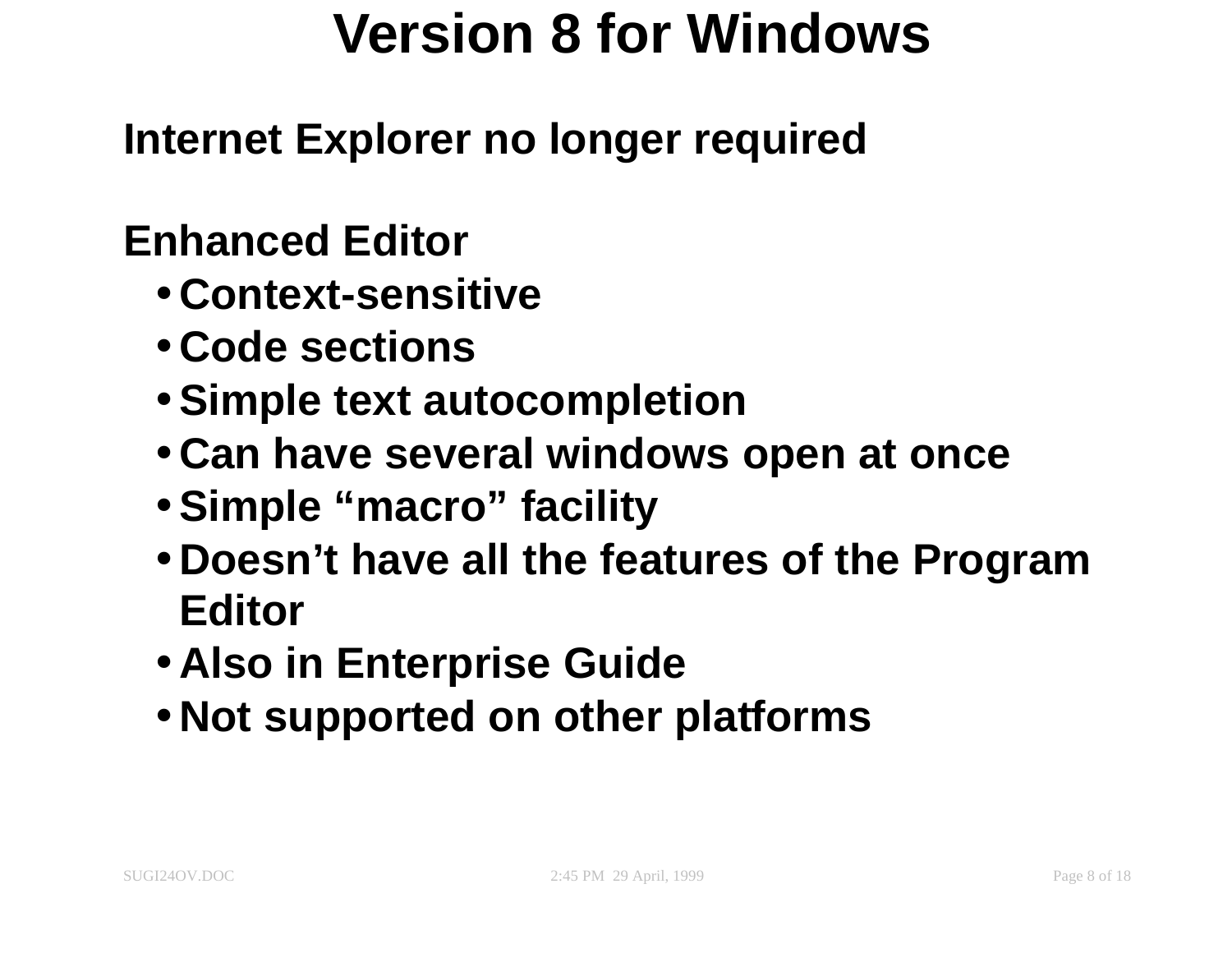# **Y2K**

- **SAS Version 7 is pretty much Y2K compliant**
- **You must make sure that the YEARCUTOFF system option is set correctly if you're processing any non-compliant data**
- **There's a new SYSDATE9 macro variable**
- **Tech Support will have extended hours on December 31**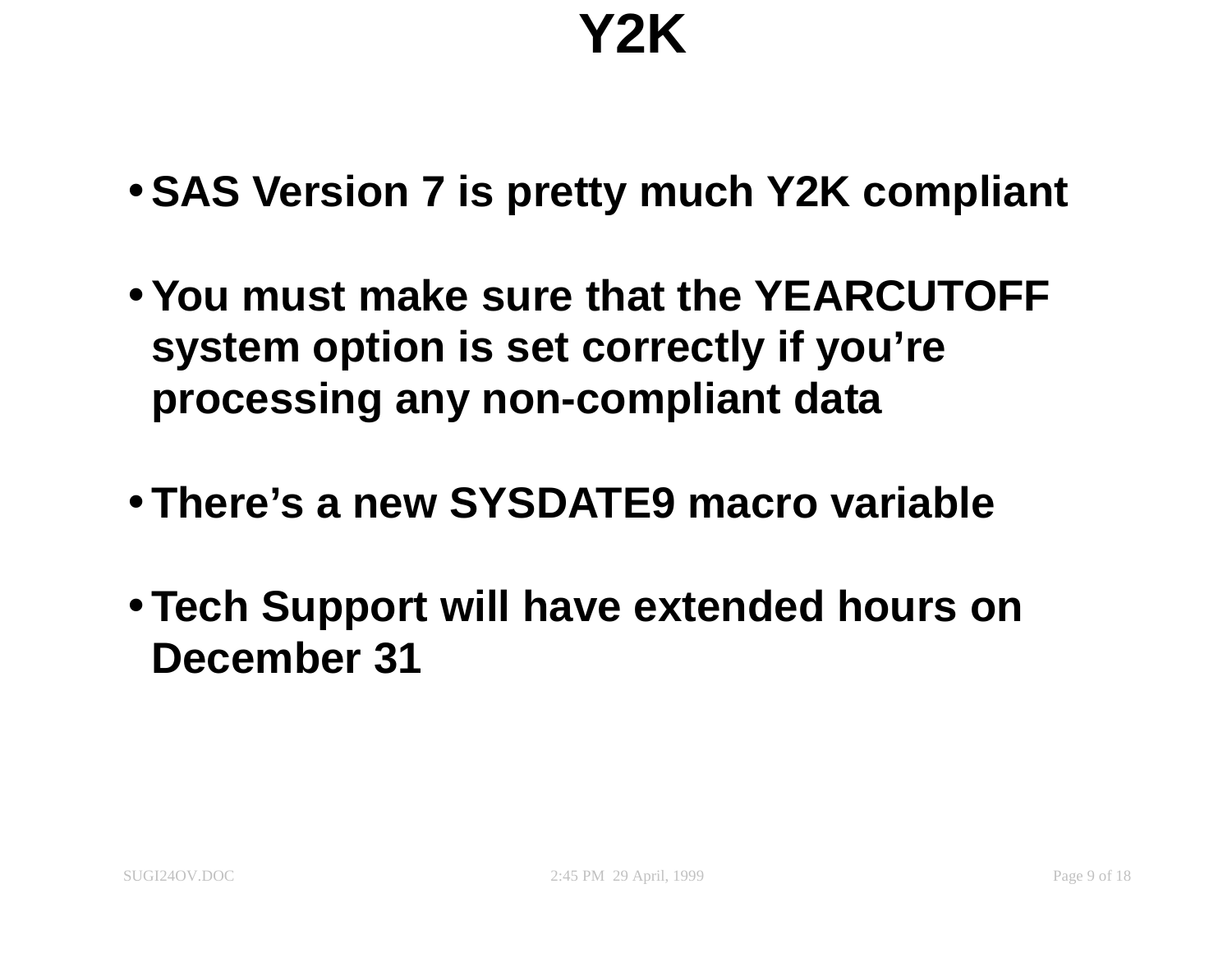# **OpenVMS**

- **One high-ranking person at SAS said that OpenVMS is <sup>a</sup> dying platform, and that we shouldn't expect much development for it**
- **No VTxxx support in version 7 or version 8, and not likely to be in 9 or 10 or ever**
- **No lightweight X**
- **Won't act as <sup>a</sup> server for Enterprise Guide**
- **Disk caching will be better in version 8**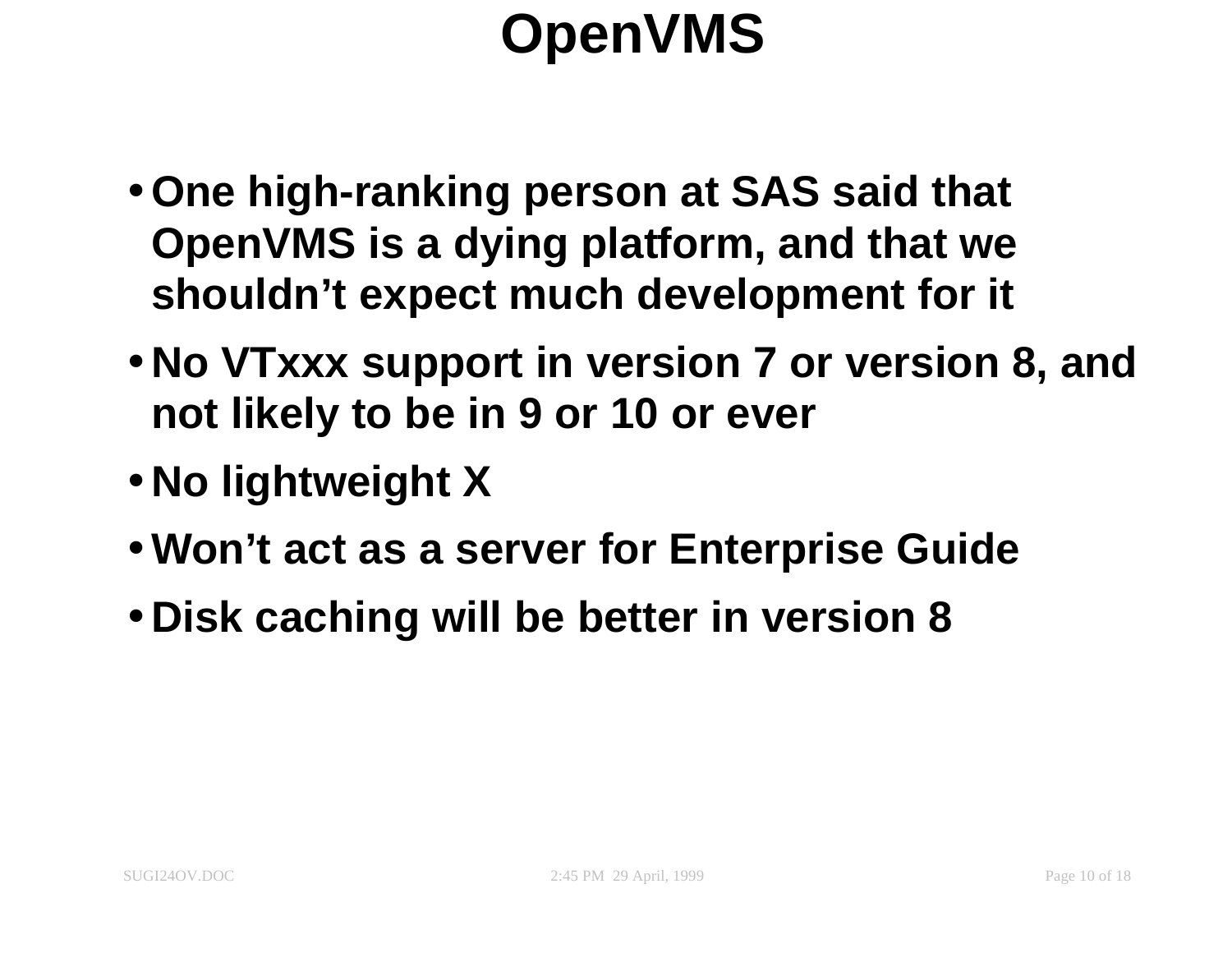# **Distributed Processing**

- **Asynchronous RSUBMIT**
- **Cross Environment Data Access now available for MVS with some restrictions**
- **Multiprocessing with MP Connect**
- **Message Services (direct and indirect)**
- **Agent Services**
- **Network Data Encryption**
- **Still not open interfaces, so you can't write <sup>a</sup> VB program to read/write messaging services, or to invoke remote objects.**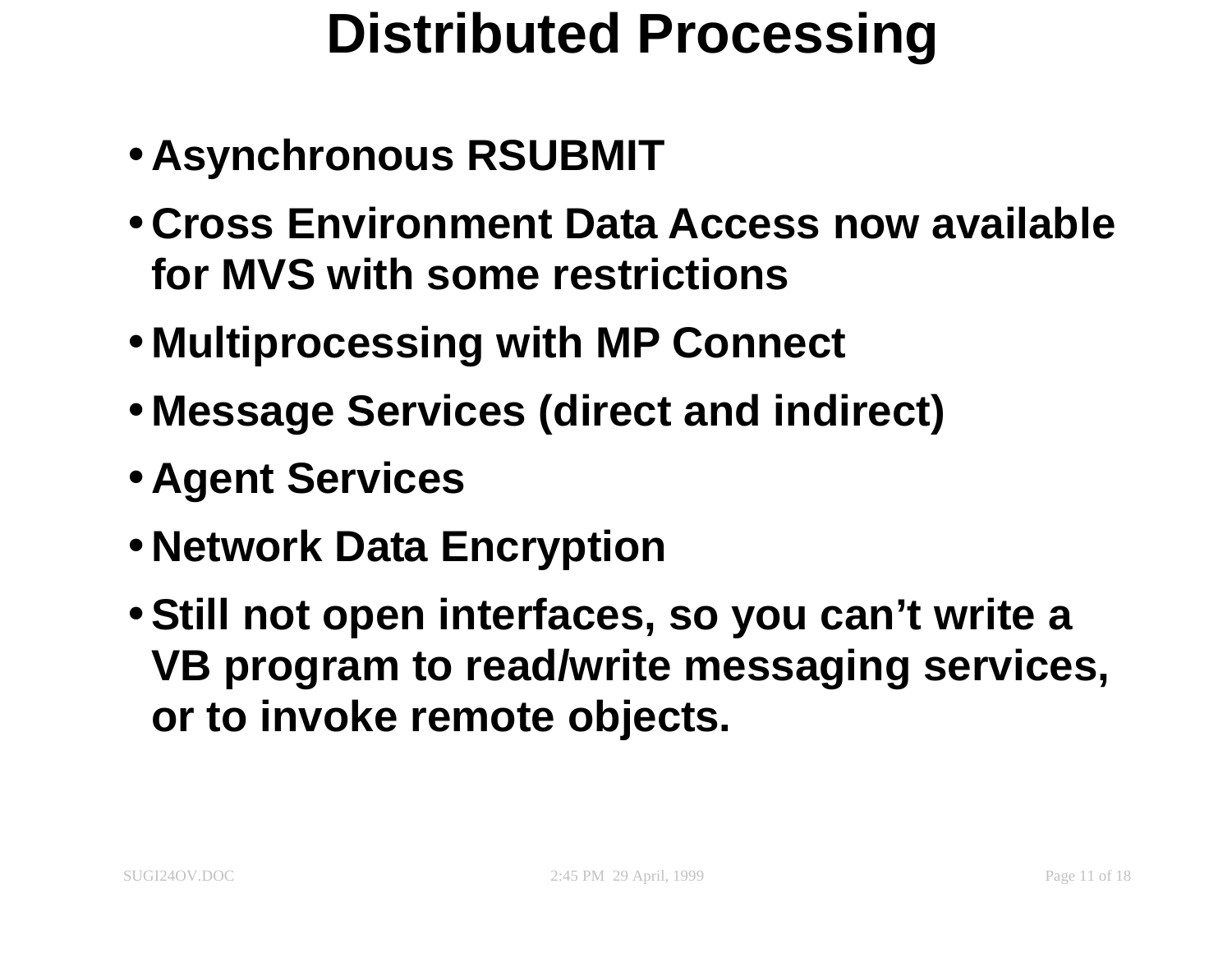# **SUMMARY and TABULATE**

**PROC SUMMARY and PROC TABULATE now use <sup>a</sup> common engine. Same capabilities will be added (someday) to PROC REPORT**

- **More control over classes**
- **Better use of user-written formats**
- **Easier to get 0's in reports**
- **Output datasets when possible**
- **Quantile statististics, even for large datasets**
- **Outperforms version 6 in most cases**

**I like these enhancements. I can see a use for most of them, and they're in the base product!**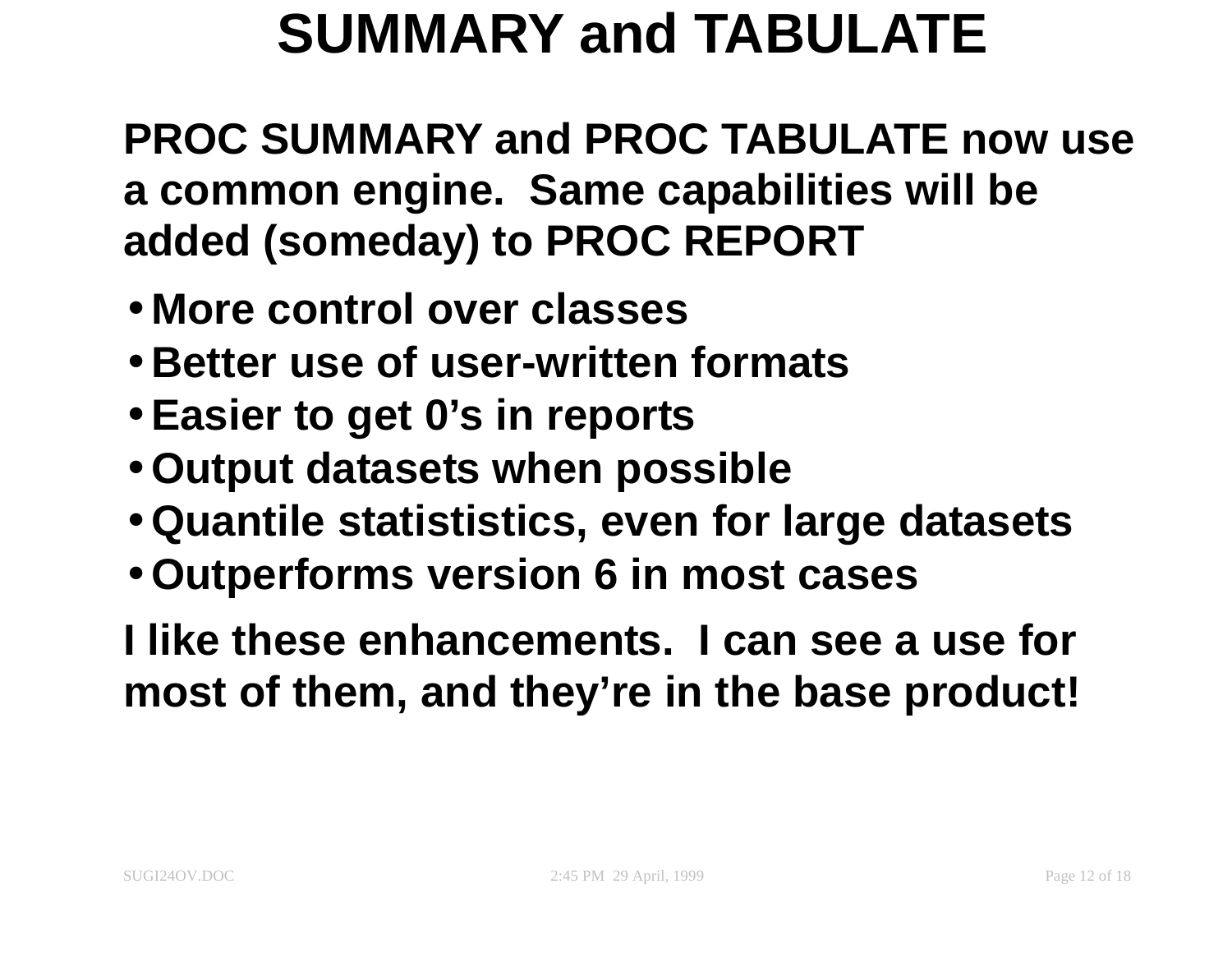# **SUMMARY and TABULATE**

- **You can specify multiple CLASS statements, allowing different options for each level**
- **CLASSDATA=datasetname lets you specify combinations which must appear in the output**
- **CLASS <sup>x</sup> / PRELOADFMT= lets you use <sup>a</sup> format as a data source**
- **CLASS <sup>x</sup> / MISSING lets you specify the MISSING option at the class level**
- **CLASS <sup>x</sup> / ORDER= lets you order different class levels in different ways**
- **CLASS <sup>x</sup> / MLF turns on multilabel formats**
- **You can group by formatted or internal values.**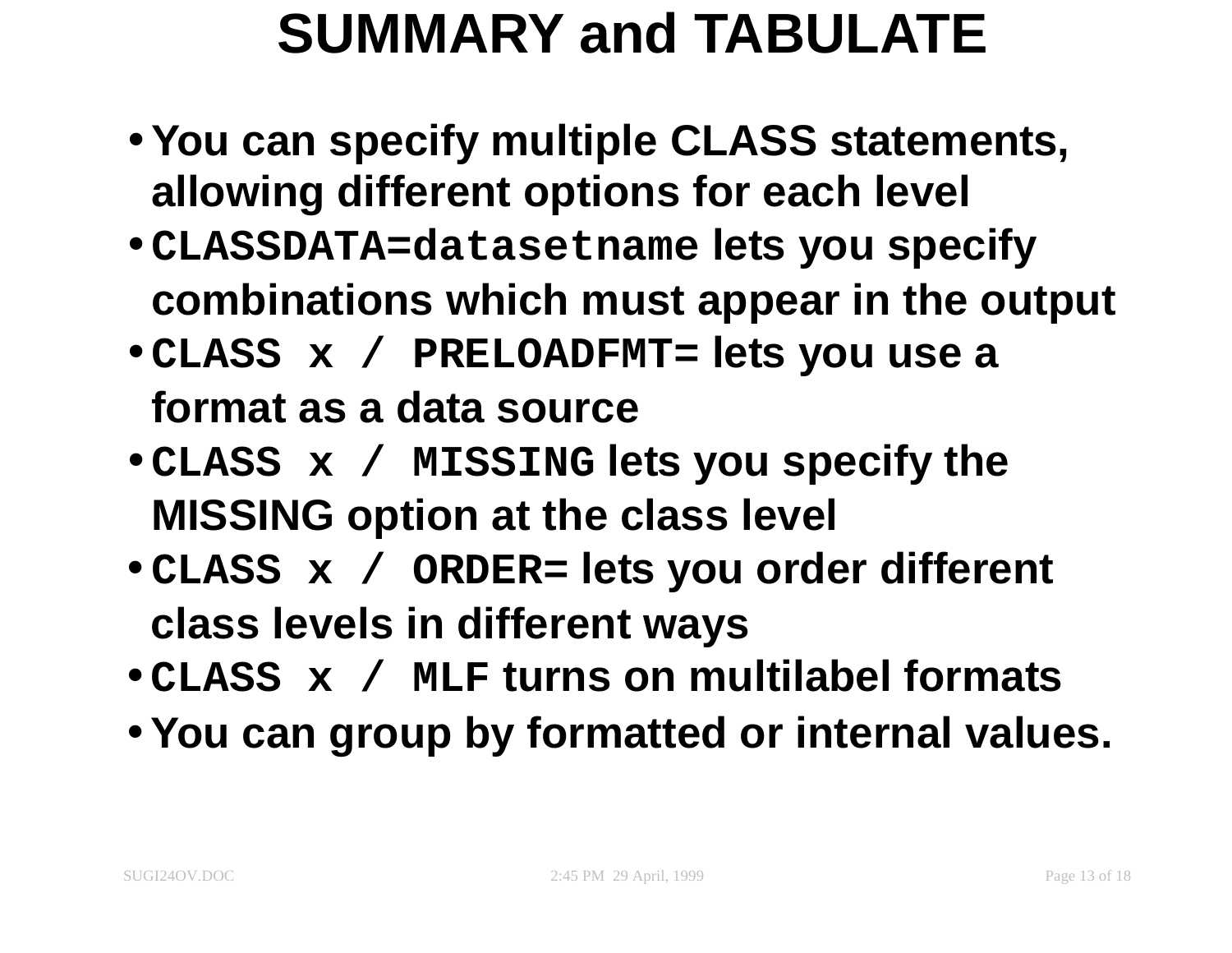# **SUMMARY and TABULATE**

### **PROC SUMMARY specifics**

- **The TYPES statement lets you specify exactly which types you want – you're not restricted to every combination or NWAY. For example class <sup>a</sup> b <sup>c</sup> d; types <sup>a</sup>\*b (c d) ();**
- **VAR <sup>x</sup> / WEIGHT=y lets you weight variables independently**
- **The IDGROUP statement combines and extends ID, MINID, and MAXID, eliminating the arbitrary aspects of version 6 ID processing**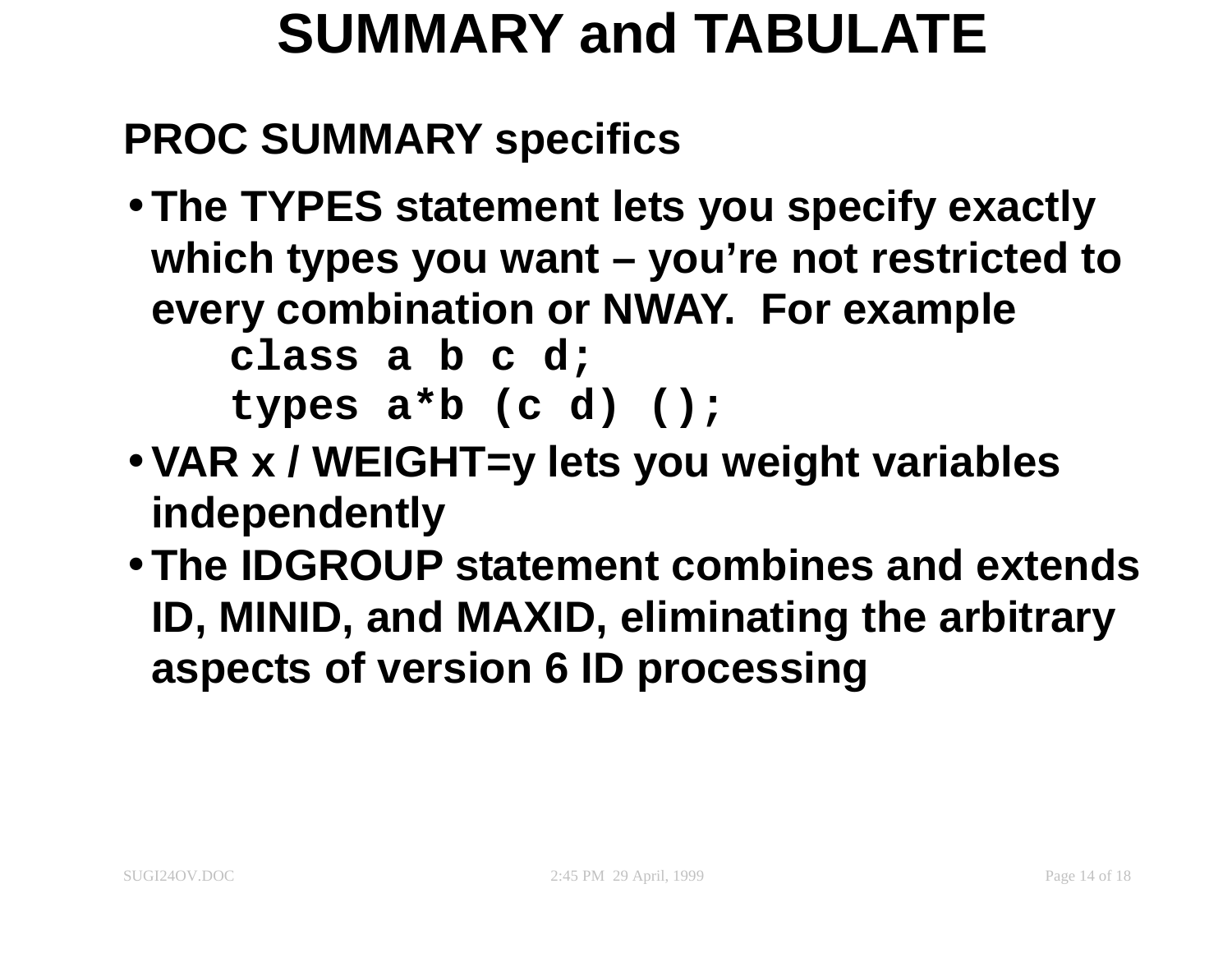# **ODS**

- **Both simple and powerful if you choose not to explicitly specify all the details**
- **Amazingly complicated and even more powerful if you choose to specify all the possible options with their various levels of inheritance**
- **Major support is for HTML and PostScript**
- **RTF and XML engines are experimental**
- **PDF and plain text not supported**
- **Not all procedures use ODS**
- **Planned enhancements will make complex specifications easier**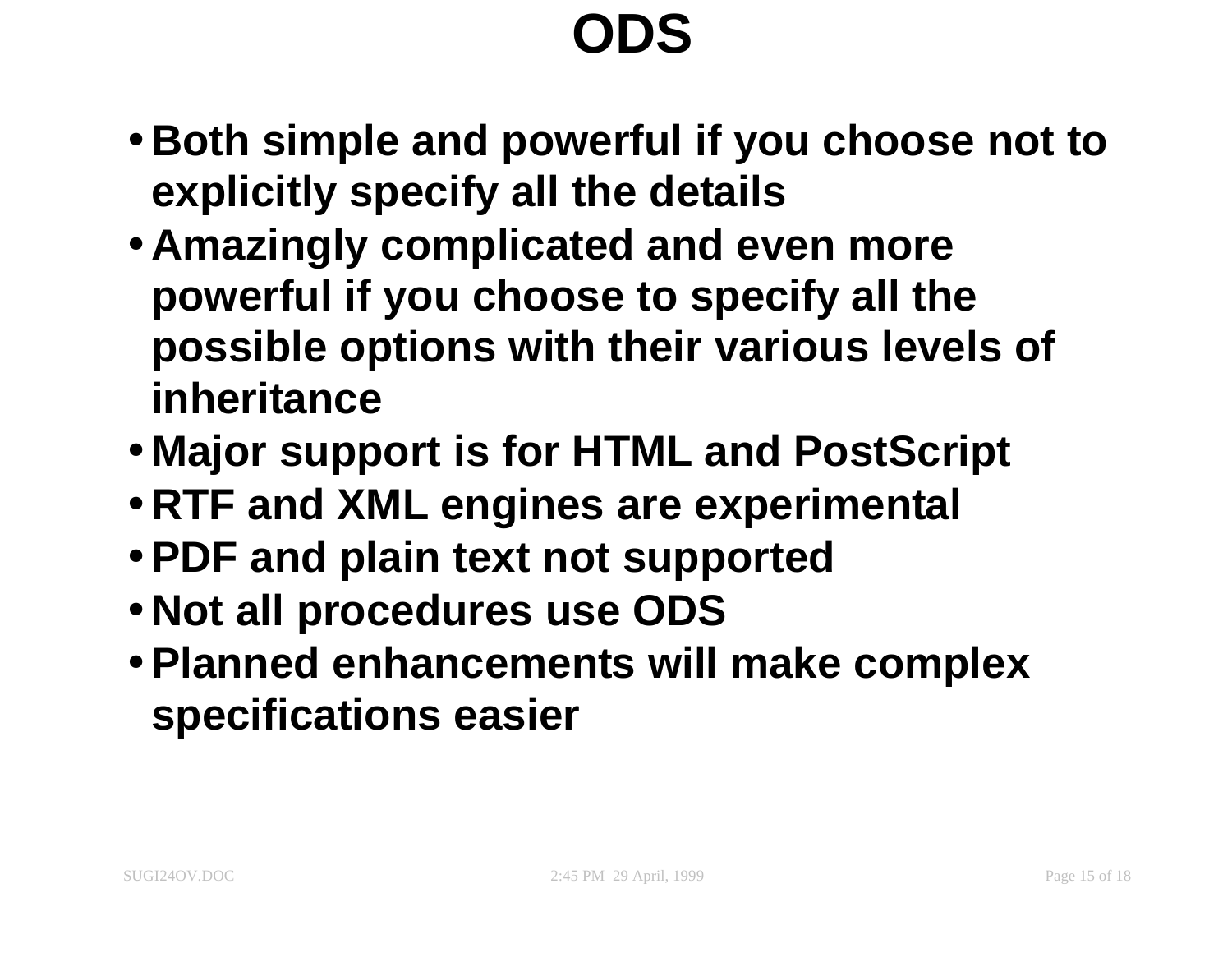## **Documentation**

- **Most Institute-written documentation will be delivered on the installation CD-ROM in HTML and PDF**
- **You are free to install the documentation on your LAN and let everyone look at and print it**
- **Reference and Procedures manuals are by special order (print on demand) only. Print them yourself (over 2000 pages, so it will take <sup>a</sup> while)**
- **The Books By Users series will continue**
- **You can order the version 7 OnLine Docs now**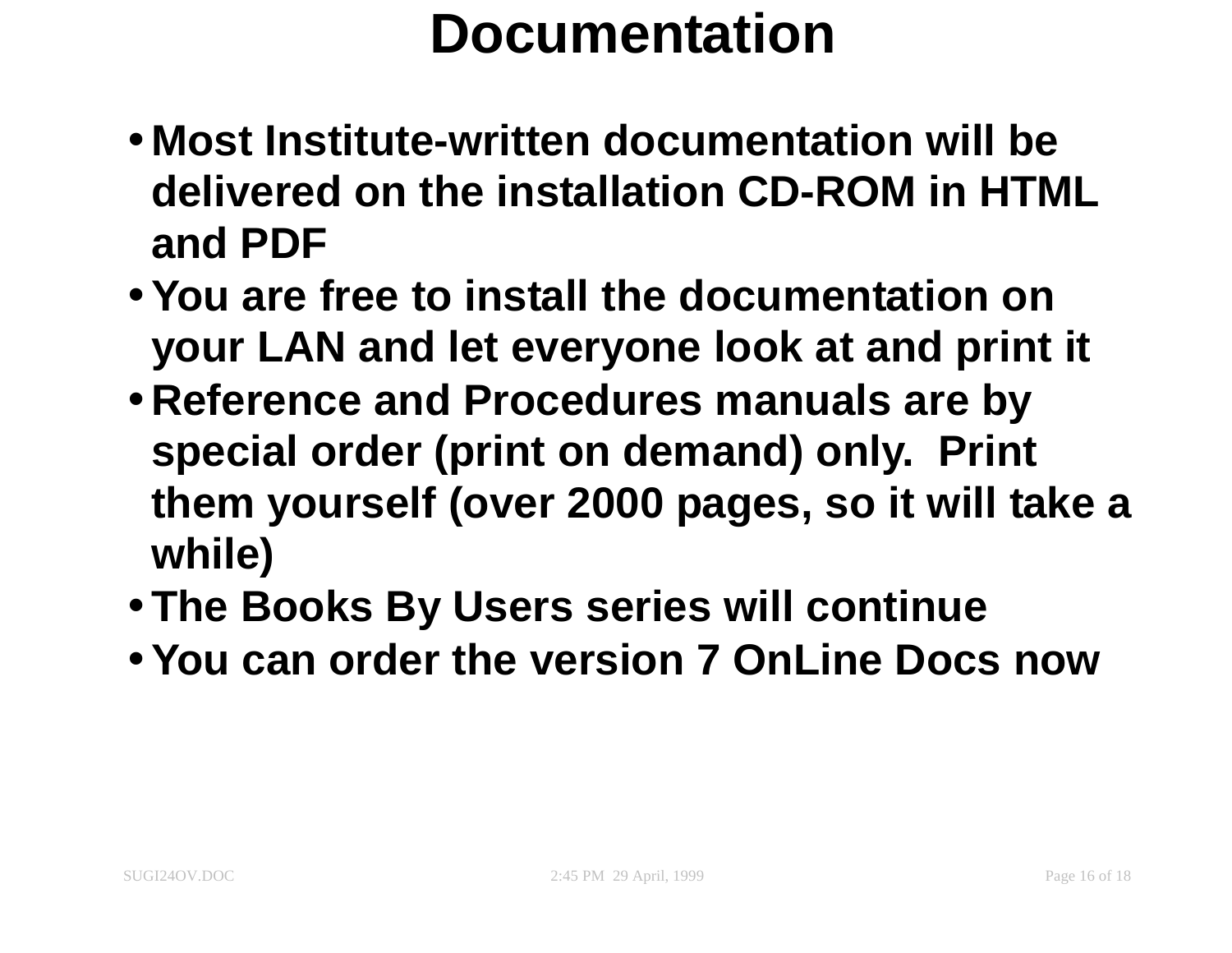## **Documentation**

**Two new manuals you might want to consider:**

- **The Little SAS Book: <sup>a</sup> primer, by Susan Slaughter, the second edition of <sup>a</sup> book which has proven popular with new users.**
- **PROC TABULATE by Example, by Lauren Haworth, <sup>a</sup> set of examples of what you can do with PROC TABULATE, including an interesting section on how to trick it into producing output it really doesn't want to produce.**

•